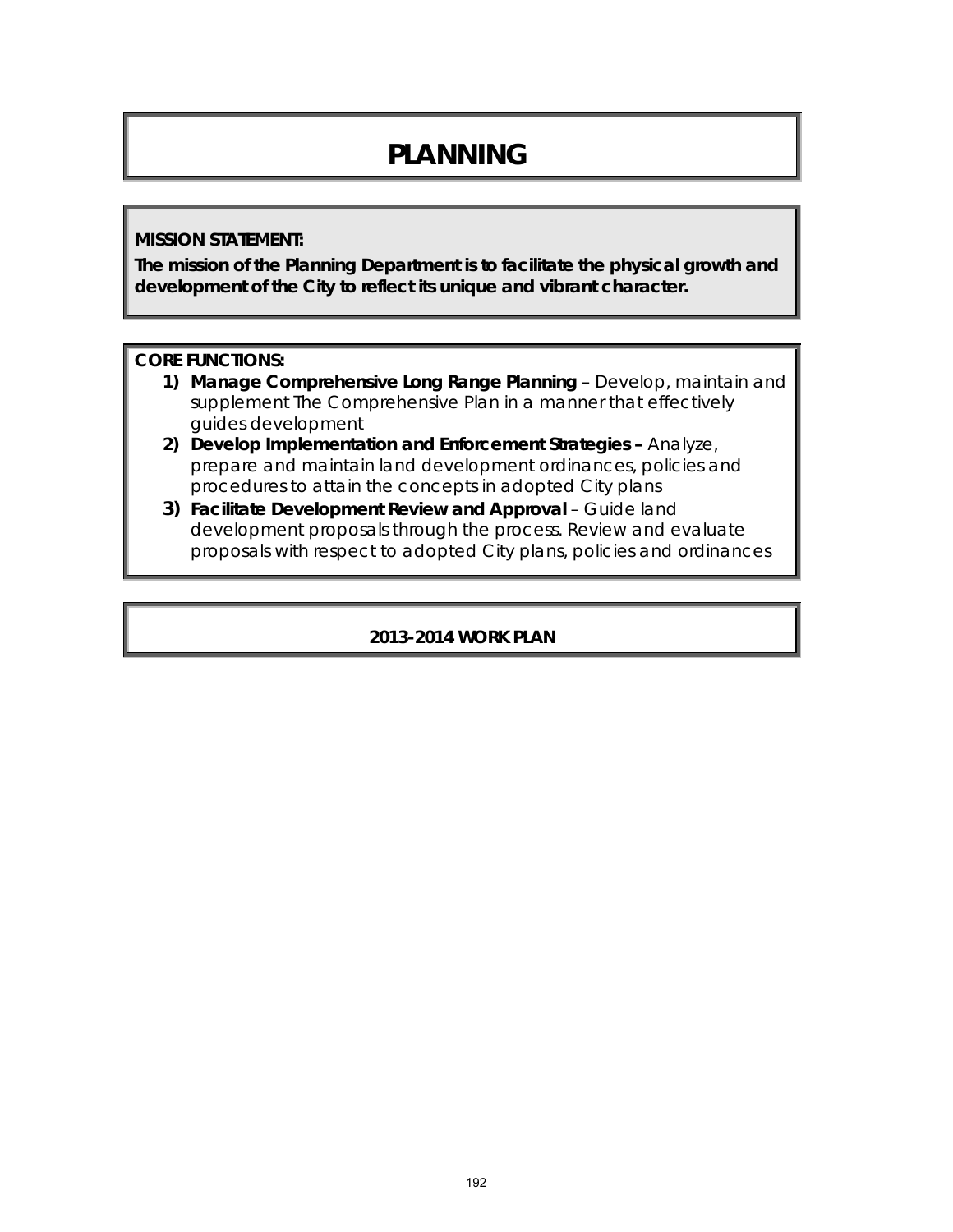## **CORE FUNCTION: #1 Manage Comprehensive Long Range Planning**

### **Action:**

- Conduct periodic reviews of The Comprehensive Plan with the Planning and Zoning Commission
- Research and evaluate new planning and design concepts that are economically viable, promote social interaction and preserve natural resources
- Continue to develop and refine specific area plans, such as City Center, Historic Downtown and Corridor Plans, that incorporate the elements of walkability, mixed-use and social interaction
- Develop a training program for City Boards and Commissions, focusing on planning concepts such as walkability, mixed-use and social interaction
- Coordinate with neighboring cities regarding transportation and land use matters
- Increase public awareness of the City Center Plan by using social media

### **Activity Measurement:**

- Conduct two meetings, by the end of the fiscal year, with the Planning and Zoning Commission to review and evaluate *The Comprehensive Plan*
- Conduct an annual meeting with the Planning and Zoning Commission to discuss and develop strategies for the implementation of *The Comprehensive Plan*
- Attend at least four sustainable development design seminars (i.e. LEED-ND, Form-Based Codes and Complete Streets), by the end of the fiscal year, to learn how these standards may be best applied
- Conduct two meetings, by the end of the fiscal year, with the City Center Advisory Committee and consultants, to conclude Phase II of the City Center Plan
- Conduct at least one workshop, by the end of the fiscal year, with City boards and commissions to educate about the concepts outlined in the City Center Plan
- Attend at least a four neighborhood meetings, by the end of the fiscal year, to discuss the concepts of the City Center Plan
- Facilitate an annual meeting with neighboring cities and NCTCOG to boost momentum for commuter rail.
- Gain/maintain at least 50 friends on *Facebook,* 25 followers on *Twitter* and 10 participants on Community Voice/Center discussion boards by the end of the fiscal year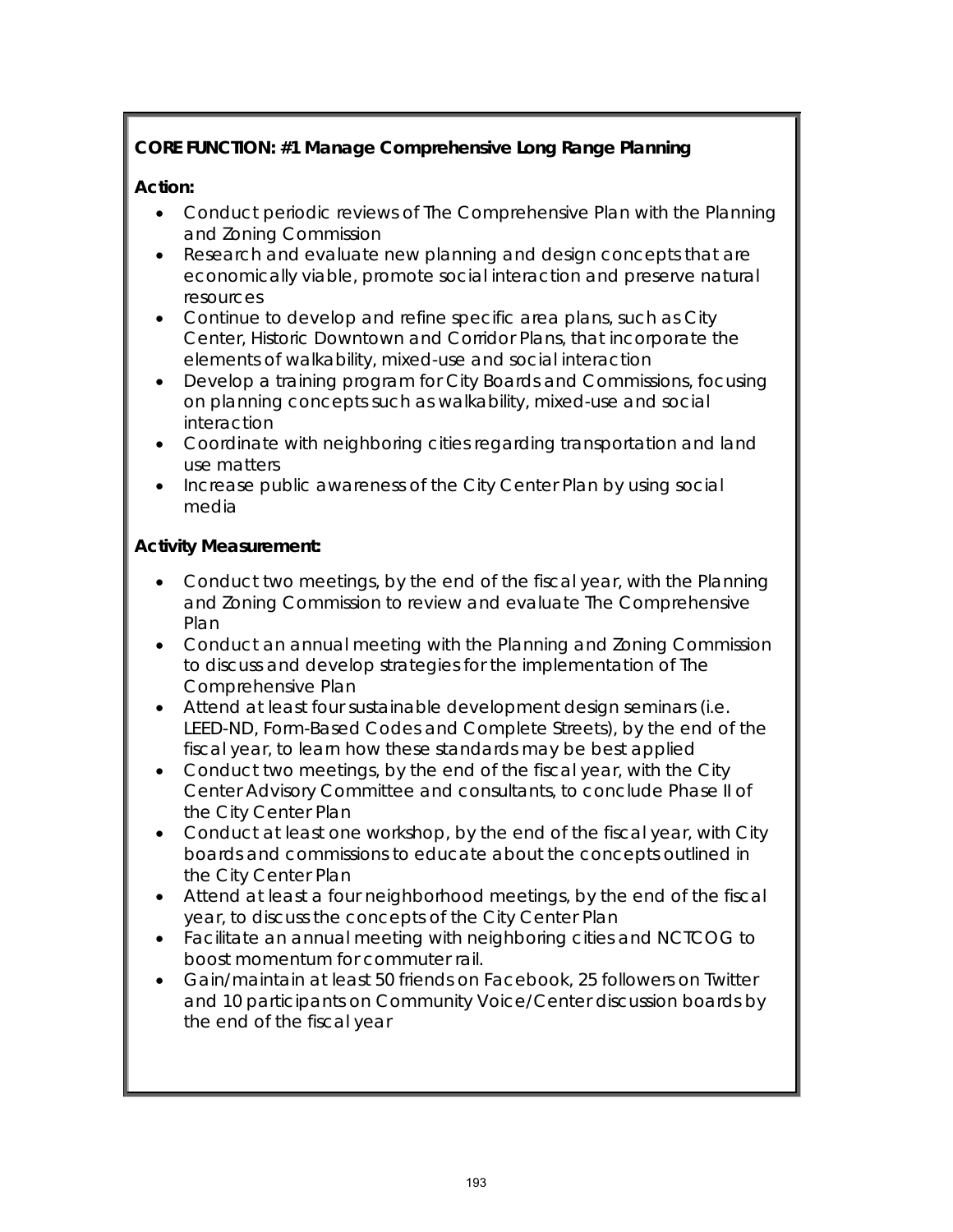## **CORE FUNCTION #2 Develop Implementation and Enforcement Strategies**

#### **Action:**

- Conduct periodic reviews of the zoning and subdivision ordinances with the Planning and Zoning Commission
- Facilitate the review of land use and development related ordinances with the Development Review Committee (DRC) to ensure their effectiveness and compliance with State Law
- Facilitate the review and adoption of land use and development ordinances that will achieve the concepts in adopted City Plans
- Review of current planning and development practices and procedures to ensure efficiency
- Review and approve select development related applications such as Tree Preservation Plan, Certificate of Occupancy (CO) and Alcoholic Beverage (retail sales of beer/wine for off-premise consumption only)
- Research and prepare official zoning verification letters.
- Address unforeseen issues related to zoning and land use matters

#### **Activity Measurement:**

- Conduct an annual meeting with the Planning and Zoning Commission to review the zoning ordinance
- Facilitate quarterly meetings with the DRC to discuss issues related to zoning and land use matters
- Conduct an annual meeting with the Planning and Zoning Commission to review the subdivision regulations
- Conduct monthly meetings with the DRC to review land use and development related ordinances, plans, policies and/or procedures
- Conduct an annual meeting with the Planning and Zoning Commission, to review and gain feedback on any recommended amendments to land use and development related ordinances, plans, policies and/or procedures
- Approve select development applications (Tree Preservation Plan, Certificate of Occupancy and Alcoholic Beverage for off-premise consumption) within 7 business days.
- Process zoning verification letters within 7 business days
- Conduct quarterly meetings with the Code Enforcement/Building Inspections department to discuss zoning enforcement issues

**Meets City Council's Premier Statements**: Cedar Hill is Safe. Cedar Hill is Clean. Cedar Hill has a Strong and Diverse Economy.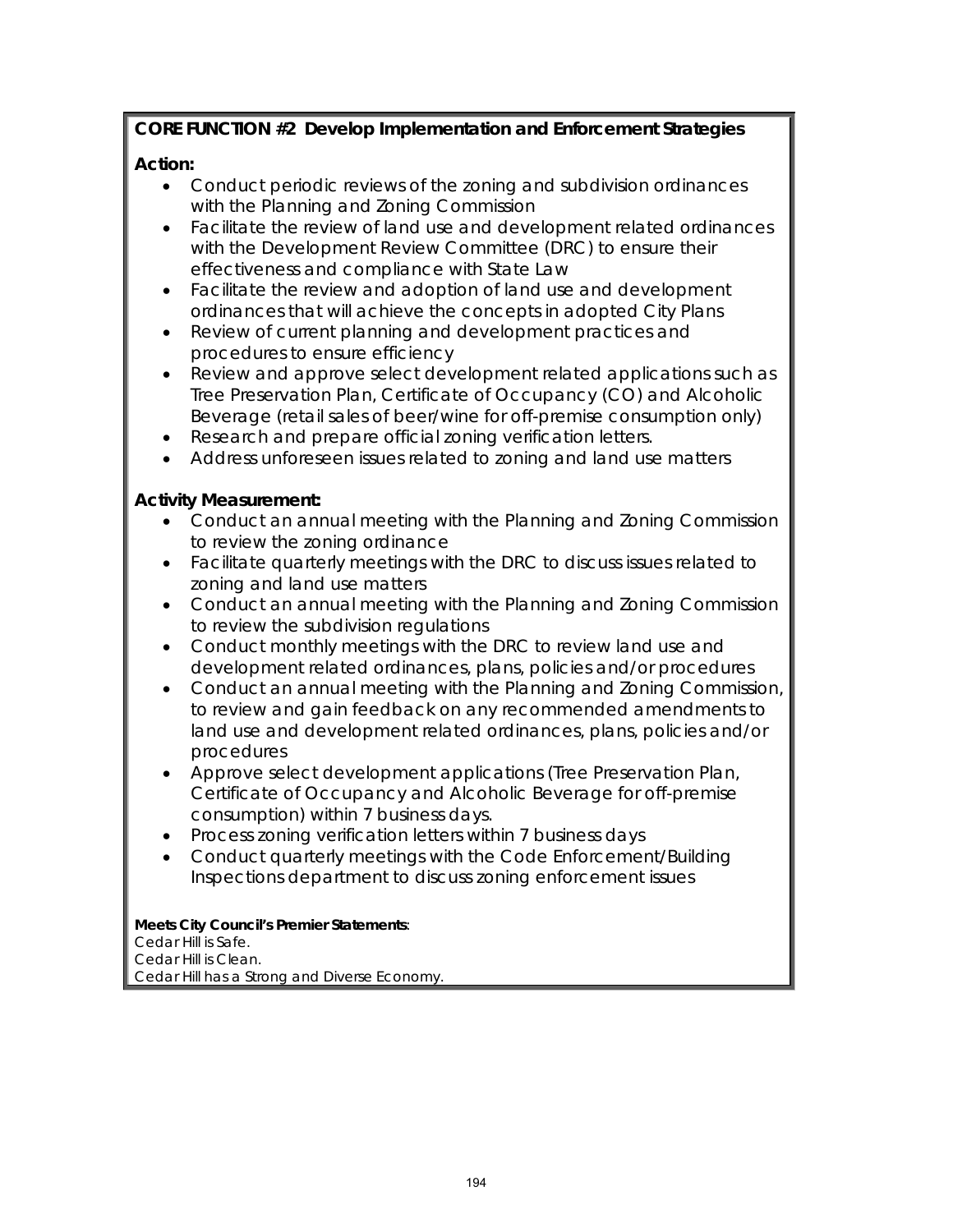## **CORE FUNCTION: #3 Facilitate Development Review and Approval**

## **Action:**

- Develop and maintain submittal guidelines, applications and other aids that inform and assist the development community in submitting land development applications
- Accept applications for land development and facilitate their review and advise the applicant of any needed changes
- Notify the general public, as required, and schedule development proposals for consideration by the appropriate board, commission and/or City Council
- Analyze land development applications, with respect to City plans, policies and ordinances, and report staff's findings to the board, commission and/or City Council
- Report to the board, commission and/or City Council any comments received from the general public regarding land development applications
- Develop training programs for boards and commissions, focusing on zoning and subdivision regulations, as they relate to their respective review of land development applications
- Execute the actions of the Planning and Zoning Commission and City Council, as they relate to land development applications
- Archive land development applications and decisions, as required by law

### **Activity Measurement:**

- Conduct an annual meeting with the DRC to review submittal guidelines, applications and other publications to ensure their continued effectiveness
- Process land development applications, i.e. Platting, Site Plan, Zoning Changes and Conditional Use Permit requests within 30-45 days or as established by City and State Law
- Conduct weekly reviews with the DRC to evaluate land development applications
- Report monthly to the DRC the actions of the Planning and Zoning Commission and City Council regarding development applications
- Develop and implement, by the end of the fiscal year, procedures for web based submissions of land development applications
- Convey DRC comments to applicants, within ten business days Planning and Zoning Commission of receipt of an application
- Conduct at least three training seminars, by the end of the fiscal year, with boards and commissions related to their respective review
- Each planning staff member will attend at least 4 continuing education classes annually on topics related to Land Use Law, Subdivision or Zoning and code management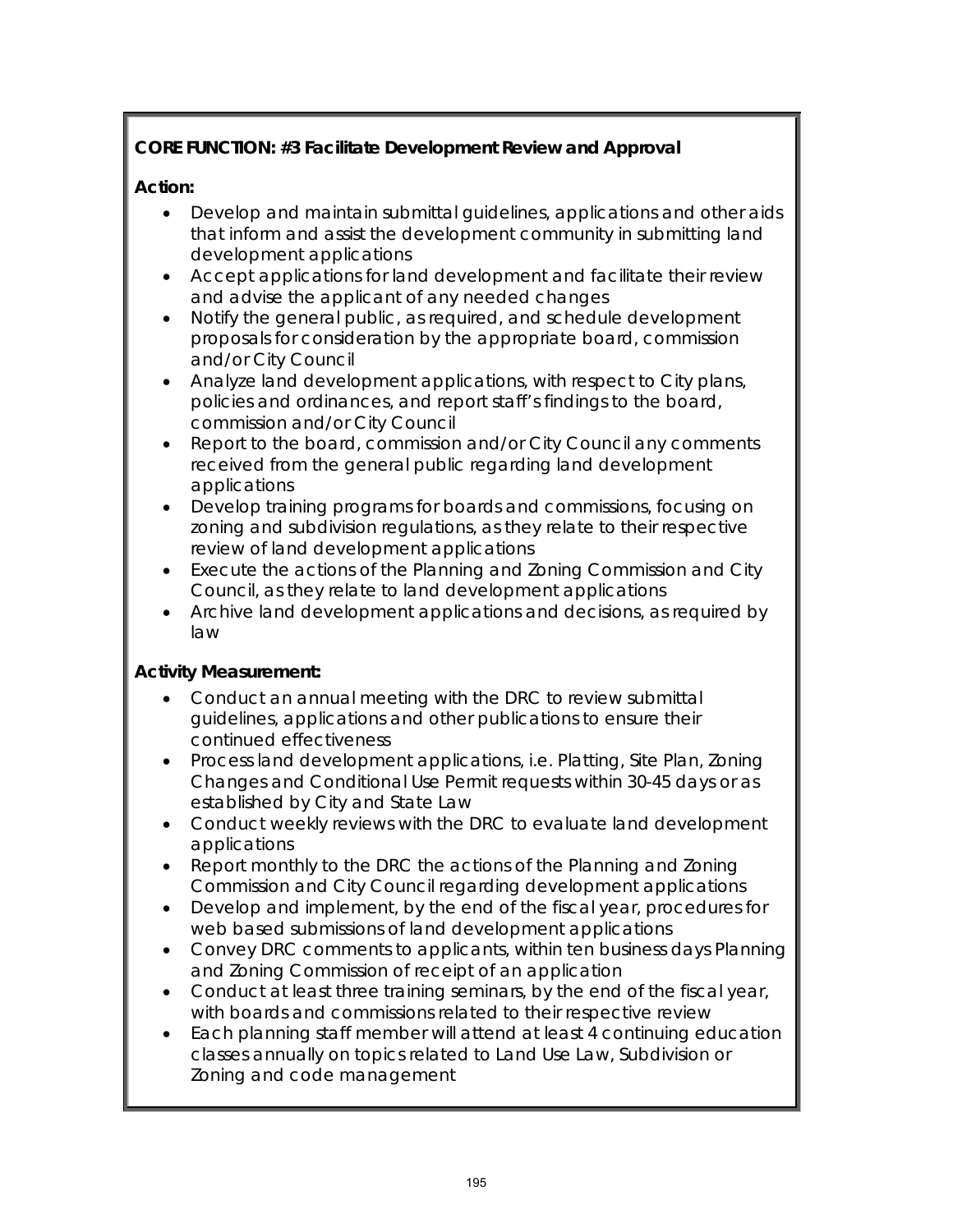## **Activity Measurement (continued):**

**Meets City Council's Premier Statements:**  Cedar Hill is Safe. Cedar Hill is Clean. Cedar Hill has Excellent, Safe and Efficient Mobility.